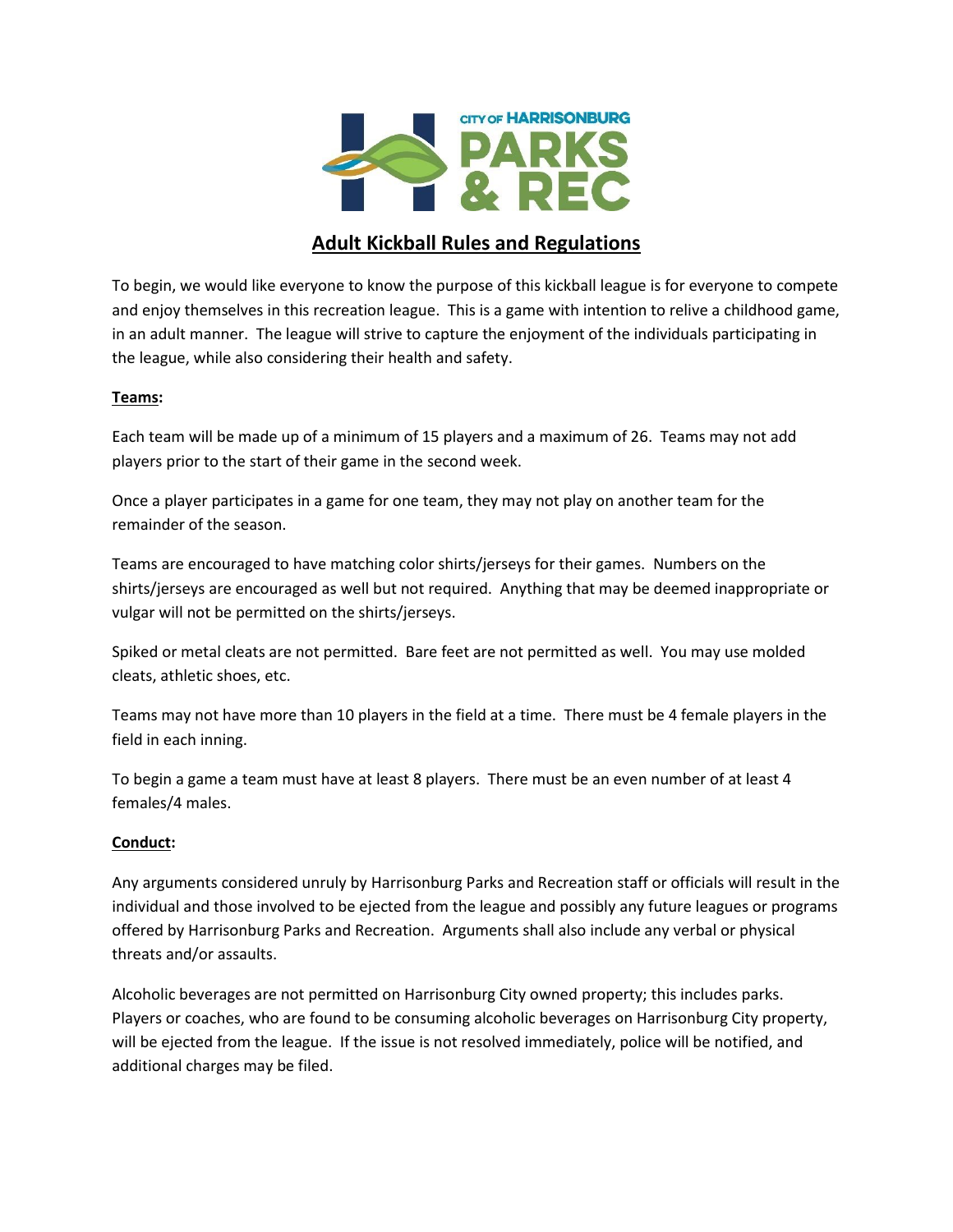If inappropriate behavior becomes an issue, (i.e., arguing, swearing, taunting, etc.) individuals will be warned upon the first incident, and suspended on the second. Any individual suspended from a game, will automatically be suspended for the following game as well. This includes players, coaches, and spectators. Fighting will not be tolerated; individuals will be banned from the league permanently.

The only players allowed to communicate with officials are the captain and co-captain.

Coaches must sign that they have read the rules and shared these with their team.

### **Game Setup:**

No more than 10 players may be in the field at a time, and no less than 8 players (4 female/4 male). If teams do not have 8 players, it will be considered a forfeit. If you know in advance that you will have to forfeit, please inform the league administrator so that the other team may be contacted.

If a team begins a game with 8 players, and there is an injury during the game that prevents the player from continuing play, the team will be allowed to continue with 7 players. The injured player's position in the lineup will be considered an automatic out. This also applies to teams that have the minimum of 4 females, when a female gets injured. There is a limit of one injury lineup adjustment; teams may not continue a game with 6 players, or 2 females.

Games consist of 7 complete innings. The game must go at least 4 innings for it to become a complete game if weather becomes an issue. Games may be completed at a later date if weather is an issue. Games that get past the 4-inning mark, and are called will not be completed.

If a team is more than 10 minutes late, it will be considered a forfeit.

Slaughter rule will come into play if:

- At the end of the  $4<sup>th</sup>$  inning, a team is up by 20 runs.
- At the end of the  $5<sup>th</sup>$  inning, a team is up by 15 runs.
- At the end of the  $6<sup>th</sup>$  inning, a team is up by 10 runs.
- If both teams choose to keep playing, and time permits, the game may continue at the discretion of the game official.

The away team shall kick first.

In the kicking order, no more than 2 males may kick consecutively. If needed, females may have to rekick based on numbers.

Any player, who participates in a game and is not on that team's roster, will be considered a forfeit for that team.

Fielders can be changed between innings.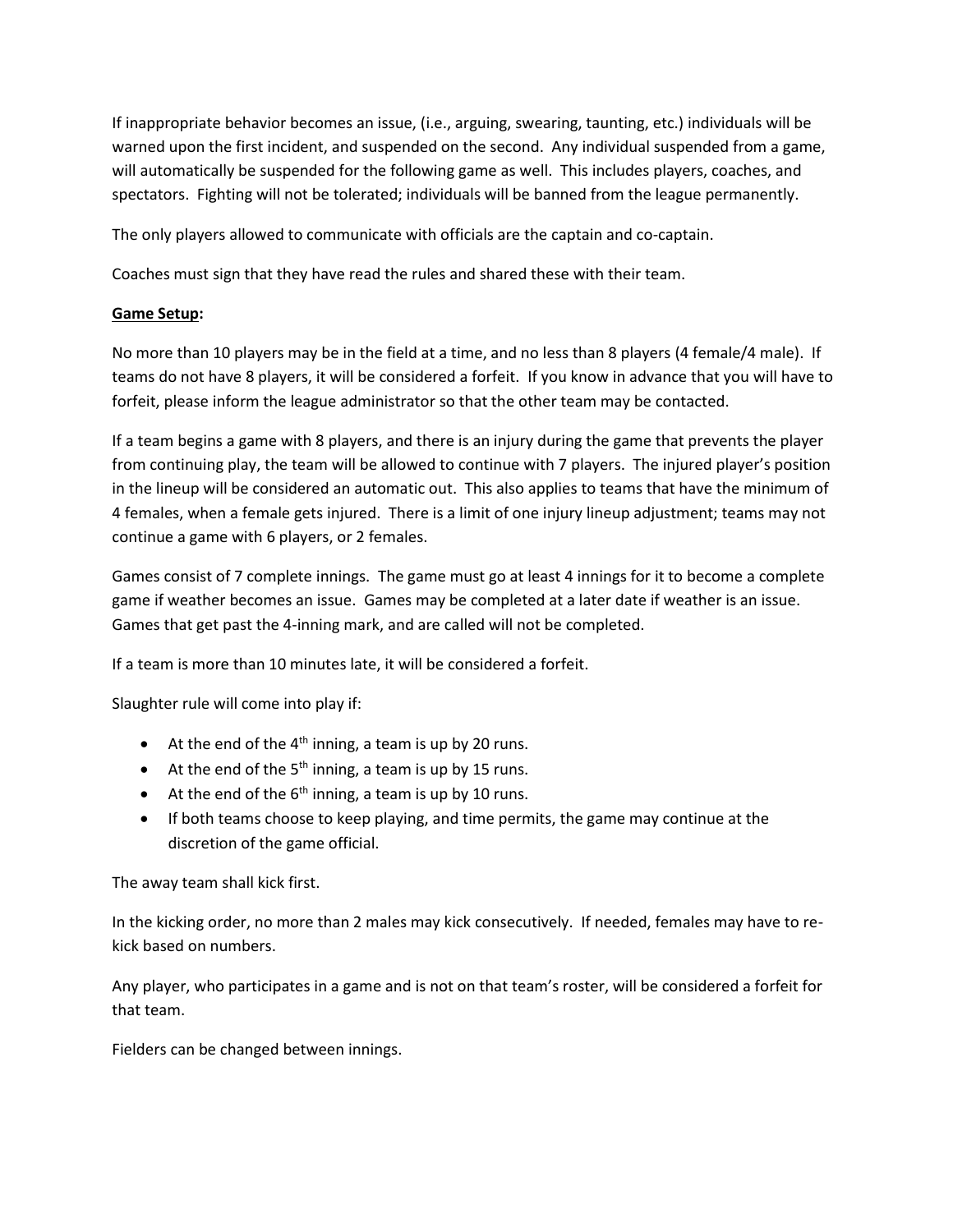The kicking order may not be changed during the game, unless injury, substitution by a player who has yet to participate, or agreed to by the other team.

If a substitution in the lineup occurs with a person who has yet to participate in the game, the player who is leaving the lineup, may not return. The player who joins the lineup must be in this player's position in the lineup.

Players may not arrive to a game and be added to the lineup after the completion of the 4<sup>th</sup> inning.

Players must participate in at least three regular season games to be eligible for the playoffs.

## **Pitching/Catching**:

Pitches are not allowed to bounce (bounce examples below). These will be considered balls in the pitch count.

# Bounce Examples:

- A ball pitched that does not touch the ground at least twice before reaching the kicking box.
- A ball pitched that goes one foot or higher off the ground as it reaches the kicking box.
- A ball pitched that goes one foot or higher off the ground immediately after going through the strike zone.
- A ball pitched that goes one foot or higher as it reaches home plate.

Pitchers must begin their pitching motion within the pitching mound area. Pitching must be done by hand. Any part of the pitcher's front foot may not cross the pitching strip (or 1<sup>st</sup> to 3<sup>rd</sup> base line), until the ball has been kicked. If pitchers cross the pitching strip before the ball is kicked, it will be considered a ball.

Pitchers must pitch underhanded.

Fielders may not cross the  $1^{st}$  to  $3^{rd}$  base line until the ball is kicked. The exception to this is the catcher, who must not cross in front of the kicker until the ball is kicked.

Fielders who violate the 1<sup>st</sup> to 3<sup>rd</sup> base line will be issued a team warning, after this, kickers will be awarded 1<sup>st</sup> base.

Catchers who violate this rule, will not be issued a warning, however the pitch will be considered an automatic ball.

Catchers must be behind the kicker while the ball is being kicked. If the kicker decides to get a running start to kick the ball the catcher does not have to be behind them. Only at the point the ball is kicked, does the catcher need to be behind the kicker. However, the catcher may not impede the kicker's progression to kick the ball.

Catchers are advised to pursue from the left of the kicker, so to not impede the runner's first base track.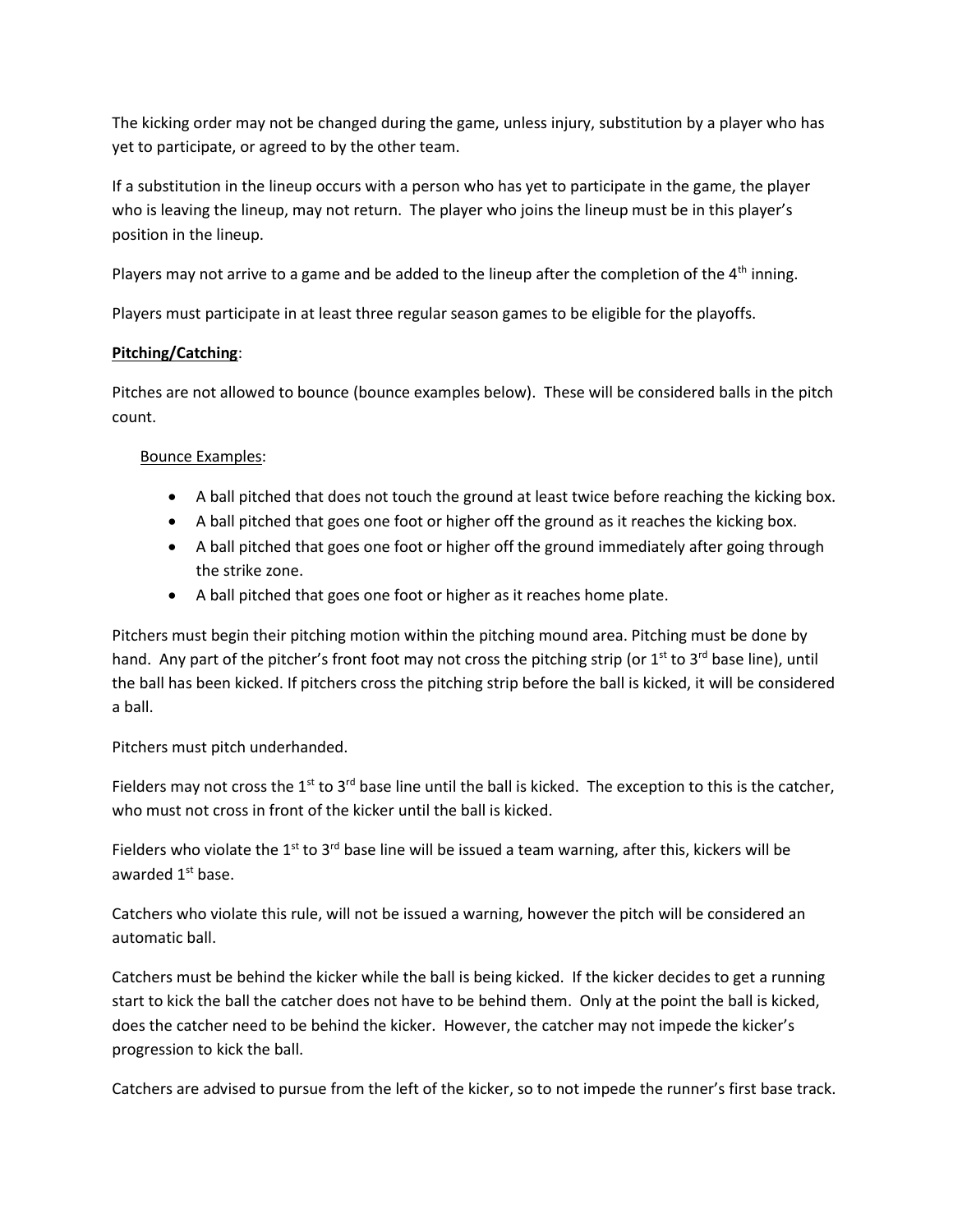Once the pitcher has the ball in control within 10 feet of the pitching strip, the play ends. If a player is in forward motion on the way to the next base, they may proceed. If the runner shows any hesitation, they must go back to the previous base.

### **Kicking:**

All kicks must be made by the foot or leg, below the knee.

All kicks must be made at, behind, or within a foot of the front of home plate. Kickers must kick from the kicking box. They may start outside of the kicking box, however must have a portion of the plant foot inside the box during the kick. If the ball is kicked in front of home plate and is caught, it is still an out.

### Bunting is permitted.

When a male kicker is walked, and a female kicker follows them, the female kicker has the option to kick or take a walk as well. If the female kicker elects to take the automatic walk, the previous male kicker would then move to second automatically. This prevents teams from using the strategy of walking male kickers to get to what may be a weaker female kicker.

If a kick travels to an unreasonable area of play, this will be considered a ground rule double. This does not apply to homeruns.

### **Running:**

Runners must stay within the baseline and fielders must stay out of the baseline. Fielders may only enter the baseline to catch a ball or tag a runner.

Fielders, who are playing a base and attempting to get an out, must lean out of the baseline. If a runner is hindered by a fielder not attempting to make an active play on the ball, the runner is considered safe.

There is no leading off or stealing bases allowed. The base runner may only leave their base once the ball has been kicked. If the base runner leaves prior to the ball being kicked, they will be considered out.

Base runners cannot advance past the runner in front of them.

When attempting to hit base runners with the ball, players should aim for the below the shoulder area.

Tag-ups are permitted. If the ball is kicked in the air and caught, the runner must tag their original base while the ball is being caught, or after being caught, before advancing to the next base.

Ties go to the base runner. Base runners may overrun first base only.

Only one base is allowed on an overthrow. When the ball returns to the field, if there is an attempt other than returning the ball to the pitcher, the runners may continue to advance.